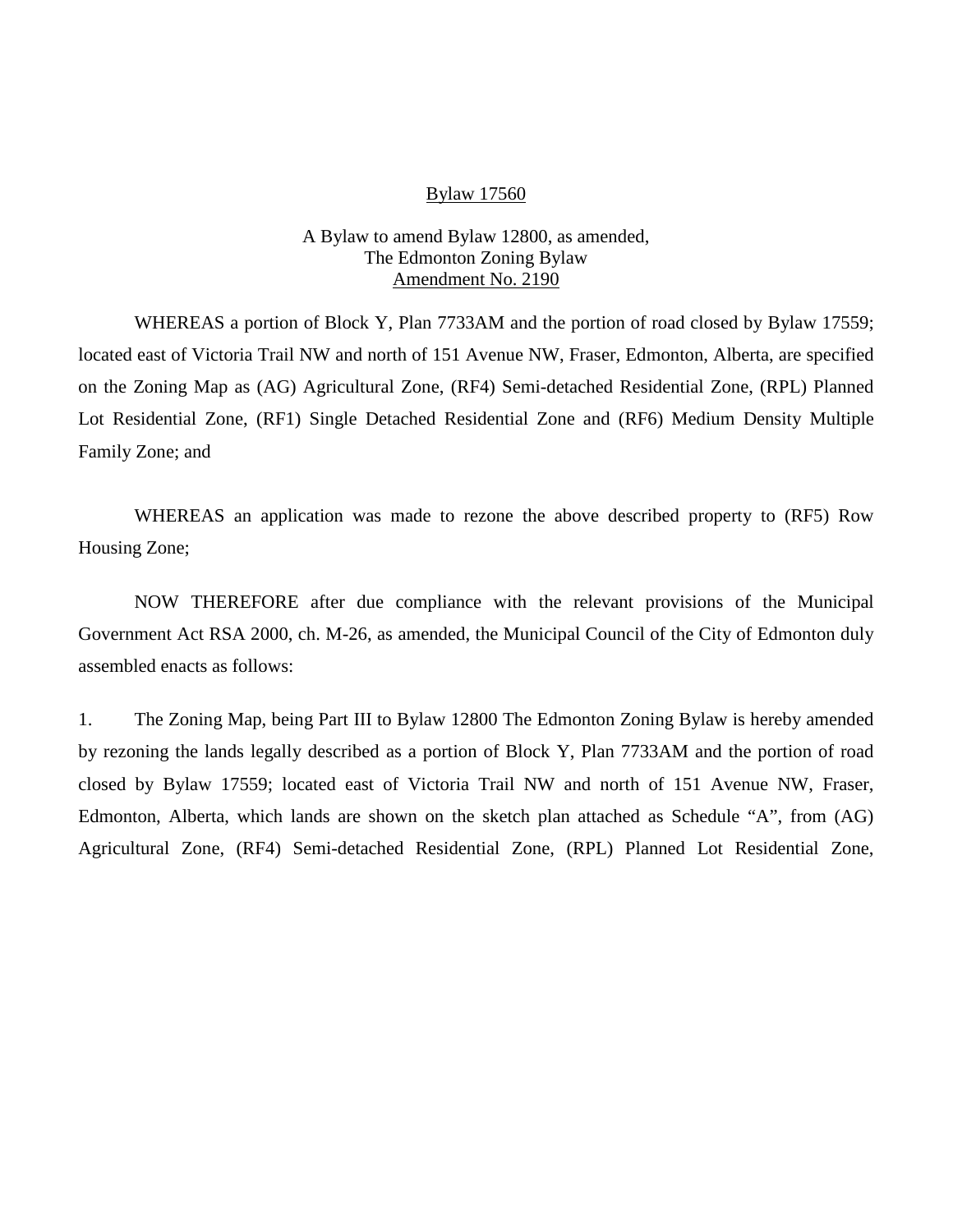(RF1) Single Detached Residential Zone and (RF6) Medium Density Multiple Family Zone to (RF5) Row Housing Zone.

| day of | A. D. 2016;      |
|--------|------------------|
| day of | , A. D. $2016$ ; |
| day of | A. D. 2016;      |
| day of | A. D. 2016.      |
|        |                  |

## THE CITY OF EDMONTON

\_\_\_\_\_\_\_\_\_\_\_\_\_\_\_\_\_\_\_\_\_\_\_\_\_\_\_\_\_\_\_\_\_\_\_\_\_\_\_

\_\_\_\_\_\_\_\_\_\_\_\_\_\_\_\_\_\_\_\_\_\_\_\_\_\_\_\_\_\_\_\_\_\_\_\_\_\_\_

MAYOR

CITY CLERK